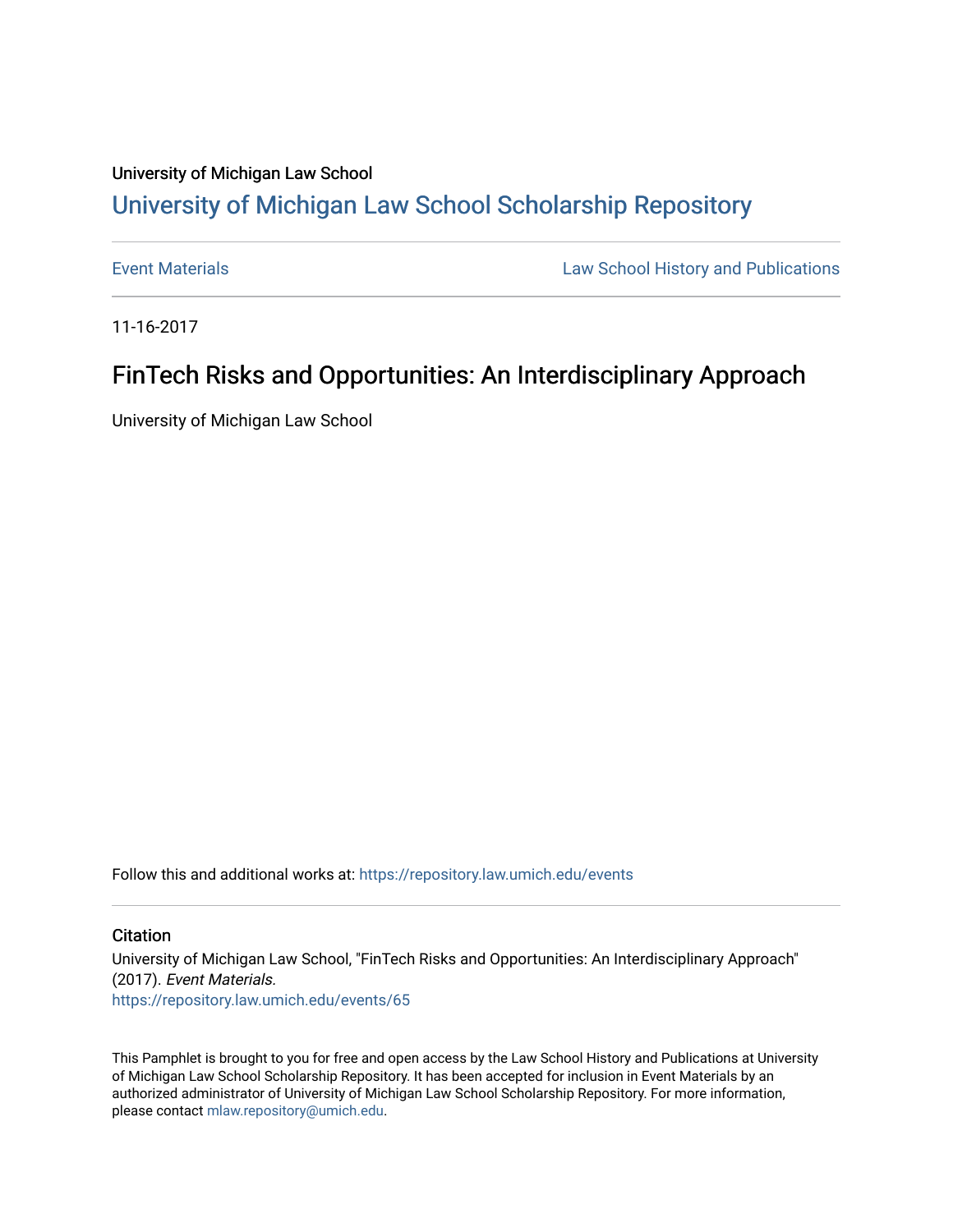# **FinTech Risks and Opportunities:** An Interdisciplinary Approach

CENTER ON FINANCE, LAW, AND POLICY

### **Third Annual Financial Stability Conference**

OFFICE OF

Co-hosted by the U.S. Office of Financial Research and the University of Michigan's Center on Finance, Law, and Policy at the Gerald R. Ford School of Public Policy

**Conference Location:** Hutchins Hall Room 100, University of Michigan Law School, 625 South State Street, Ann Arbor, Michigan.

### **Keynote Speakers:**

**Lael Brainard** Member, Board of Governors, The Federal Reserve



**November** 

 $16 - 17$ 

2017

**Gillian Tett** U.S. Managing Editor, *Financial Times*

Financial technology, or FinTech, can be traced back to the introduction of the telegraph in the 1860s. As internet technology became available, FinTech has evolved rapidly. Financial firms digitized their processes, and companies began introducing consumer-facing products such as online banking and payments. Today, FinTech continues to disrupt and evolve, not only in how financial products and services are delivered, but who delivers them. Regulators and market participants face challenges in understanding and balancing the benefits of FinTech against potential risks. Innovation helps catalyze growth and new opportunities while generating new risks. Regulatory structures in place could fail to accommodate changes in the financial marketplace. Regulators may overreact to new technologies, stifling innovation and locking in old forms of doing business. At the same time, regulatory complacency can have disastrous results, permitting the buildup of systemic risk or widespread consumer harms.

This conference will explore how the private sector, researchers, and policymakers can harness the upside potential of financial innovation while reducing the downside risks.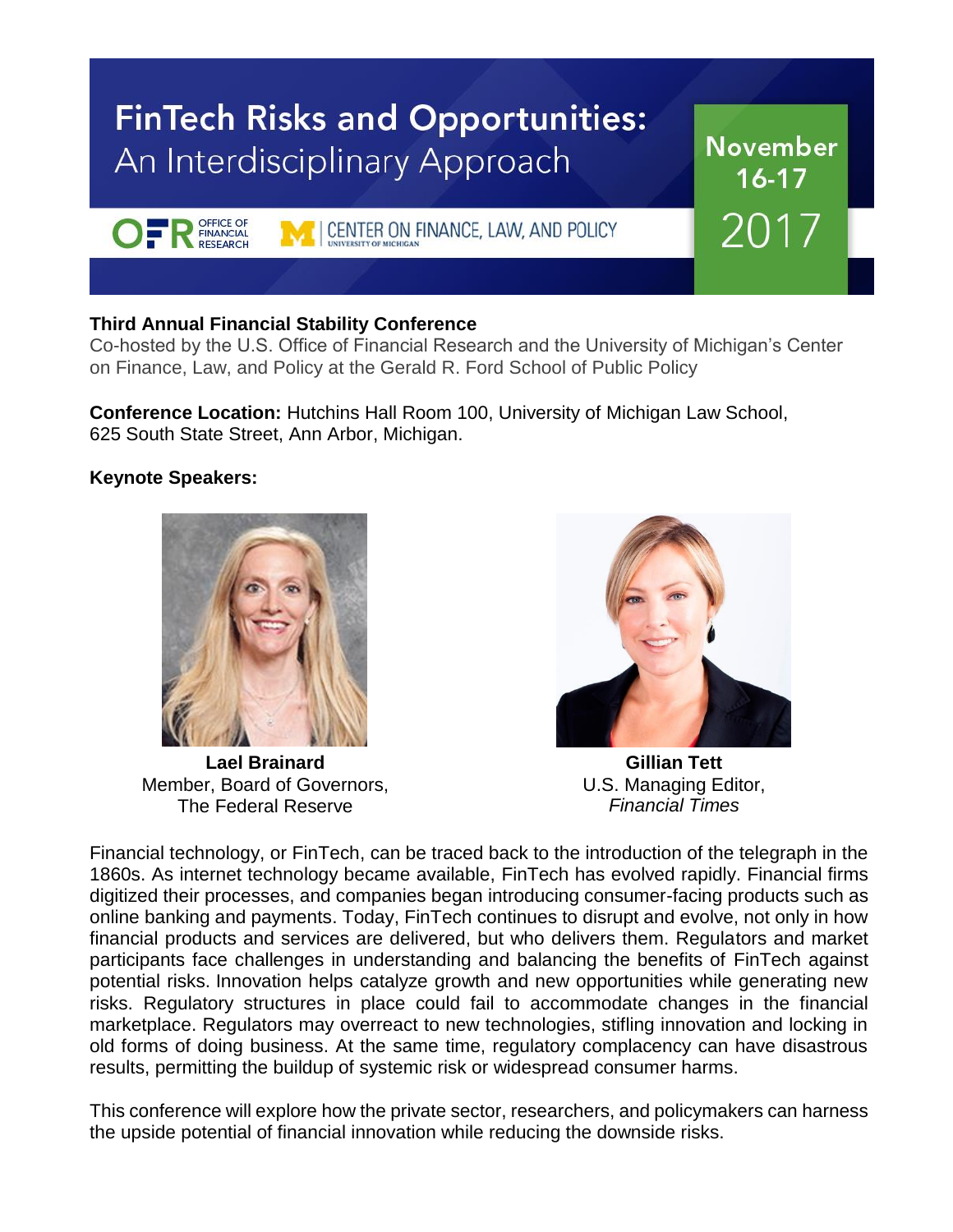### **Conference Agenda\***

\*Subject to change – see http://financelawpolicy.umich.edu/FinTech-conference / for updates

| Thursday, Nov. 16, 2017 (Day 1 of Conference)<br>University of Michigan Law School, Hutchins Hall 100 (Honigman Auditorium)<br>625 S. State St., Ann Arbor, MI 48109 |                                                                                                                                                                                                                                                                                                                                                                                                                                                                                                                                                                                                                                                                                                                                                                                                                                  |  |
|----------------------------------------------------------------------------------------------------------------------------------------------------------------------|----------------------------------------------------------------------------------------------------------------------------------------------------------------------------------------------------------------------------------------------------------------------------------------------------------------------------------------------------------------------------------------------------------------------------------------------------------------------------------------------------------------------------------------------------------------------------------------------------------------------------------------------------------------------------------------------------------------------------------------------------------------------------------------------------------------------------------|--|
| $8 - 8:30$ a.m.                                                                                                                                                      | <b>Conference registration and continental breakfast</b>                                                                                                                                                                                                                                                                                                                                                                                                                                                                                                                                                                                                                                                                                                                                                                         |  |
| $8:30 - 8:45$ a.m.                                                                                                                                                   | <b>Welcome and Introduction of Keynote Speaker</b><br><b>Richard Berner, Director, U.S. Office of Financial Research</b><br>Michael S. Barr, Joan and Sanford Weill Dean, Gerald R. Ford<br>School of Public Policy, University of Michigan                                                                                                                                                                                                                                                                                                                                                                                                                                                                                                                                                                                      |  |
| $8:45 - 9:30$ a.m.                                                                                                                                                   | <b>Keynote Address</b><br><b>Gillian Tett</b><br>U.S. Managing Editor, Financial Times                                                                                                                                                                                                                                                                                                                                                                                                                                                                                                                                                                                                                                                                                                                                           |  |
| $9:30 - 11$ a.m.                                                                                                                                                     | Panel 1: The Contours of Entity-based Regulation of<br><b>Innovation: FinTech Charters and Regulatory Boundaries</b><br>This panel will explore the regulatory perimeter between banking<br>and FinTech firms. Discussion will focus on whether bank chartering<br>of FinTech firms would advance or stifle innovation, safety and<br>soundness, access, and consumer protection.<br>Amiyatosh Purnanandam, Professor of Finance, Stephen M.<br>$\bullet$<br>Ross School of Business, University of Michigan (moderator)<br>Amy Friend, Former Senior Deputy Comptroller and Chief<br>Counsel, U.S. Office of the Comptroller of the Currency<br>Brian Knight, Senior Research Fellow, Mercatus Center,<br>George Mason University<br><b>Richard Neiman, Head of Regulatory &amp; Government Affairs,</b><br><b>Lending Club</b> |  |
| $11 - 11:15$ a.m.                                                                                                                                                    | <b>Break</b>                                                                                                                                                                                                                                                                                                                                                                                                                                                                                                                                                                                                                                                                                                                                                                                                                     |  |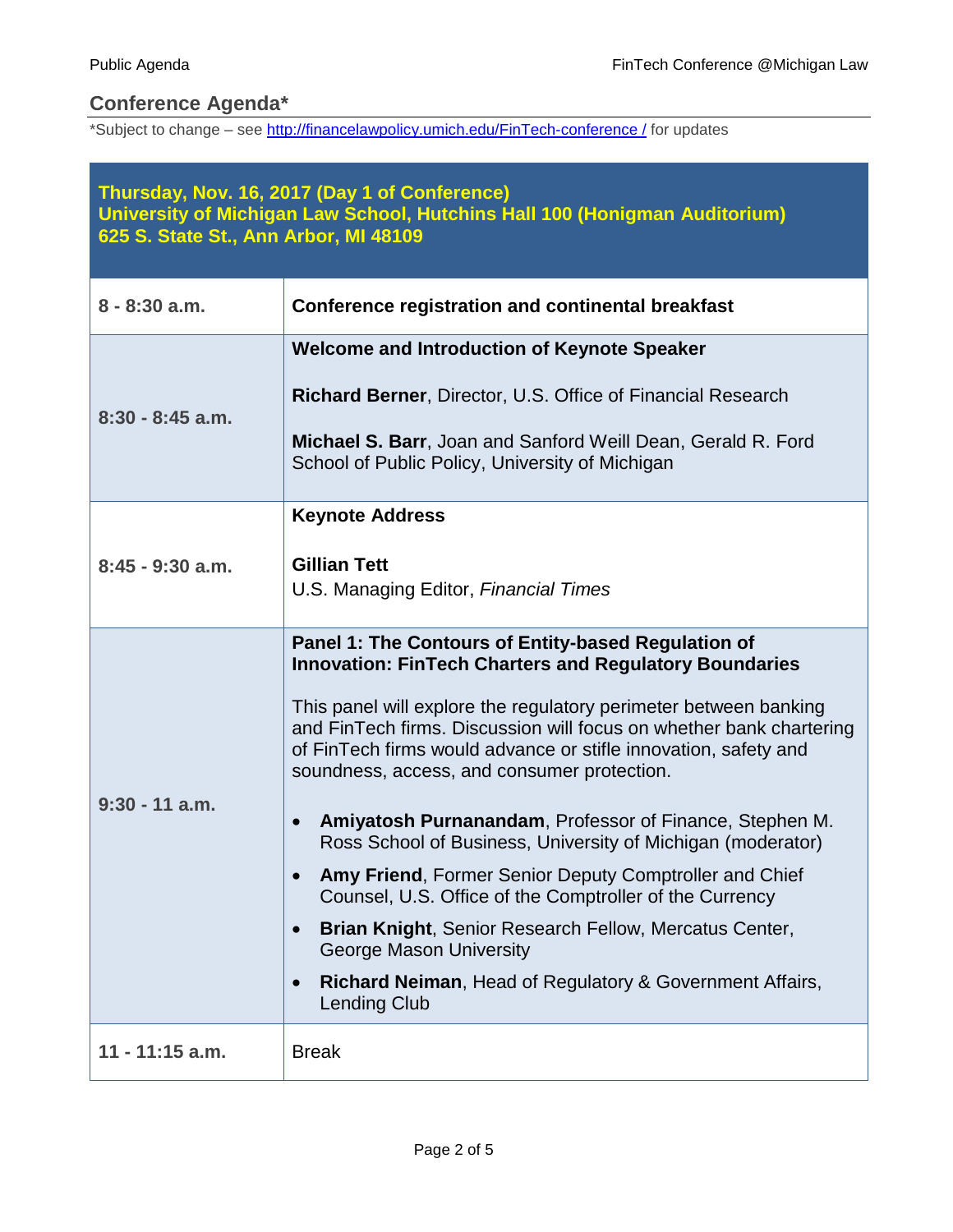Ш

| $11:15 - 12:45$ p.m. | Panel 2: FinTech Market Innovations: High-Frequency Trading,<br><b>Machine Learning, and Artificial Intelligence</b><br>This panel analyzes market innovations in high-frequency trading,<br>machine learning, and artificial intelligence. Panelists will explore<br>market efficiency, fairness, investor protection, and systemic issues.<br>Michael Wellman, Associate Dean for Academic Affairs, College<br>$\bullet$<br>of Engineering, University of Michigan (moderator)<br>John Ramsay, Chief Market Policy Officer, IEX Group<br>$\bullet$<br><b>Supurna VedBrat, Head of Global Trading, BlackRock</b><br>Yesha Yadav, Professor of Law, Vanderbilt Law School                                                                                                                                                                          |
|----------------------|----------------------------------------------------------------------------------------------------------------------------------------------------------------------------------------------------------------------------------------------------------------------------------------------------------------------------------------------------------------------------------------------------------------------------------------------------------------------------------------------------------------------------------------------------------------------------------------------------------------------------------------------------------------------------------------------------------------------------------------------------------------------------------------------------------------------------------------------------|
| $12:45 - 2 p.m.$     | <b>Lunch and Networking</b><br>Location: The Lawyers Club, The University of Michigan Law School                                                                                                                                                                                                                                                                                                                                                                                                                                                                                                                                                                                                                                                                                                                                                   |
| $2 - 3:30$ p.m.      | <b>Panel 3: Systemic Risk: FinTech Problems and Solutions</b><br>This panel will evaluate ways that technological innovation in<br>lending, derivatives clearinghouses, and payments systems may<br>contribute to or help overcome systemic risk. Panelists will also<br>discuss cybersecurity, and positive and negative network disruptions<br>that can occur with innovation.<br>Mark Flood, Research Principal, U.S. Office of Financial<br>Research (moderator)<br>Adair Morse, Associate Professor of Finance, Haas School of<br><b>Business, University of California Berkeley</b><br><b>Mark Newman, Anatol Rapoport Distinguished University</b><br>$\bullet$<br>Professor of Physics, University of Michigan<br><b>Jared Sawyer, Deputy Assistant Secretary, Financial Institutions</b><br>$\bullet$<br>Policy, U.S. Treasury Department |
| $3:30 - 3:45$ p.m.   | <b>Break</b>                                                                                                                                                                                                                                                                                                                                                                                                                                                                                                                                                                                                                                                                                                                                                                                                                                       |
| $3:45 - 5$ p.m.      | <b>Keynote Address</b><br>Lael Brainard, Governor, Federal Reserve Board                                                                                                                                                                                                                                                                                                                                                                                                                                                                                                                                                                                                                                                                                                                                                                           |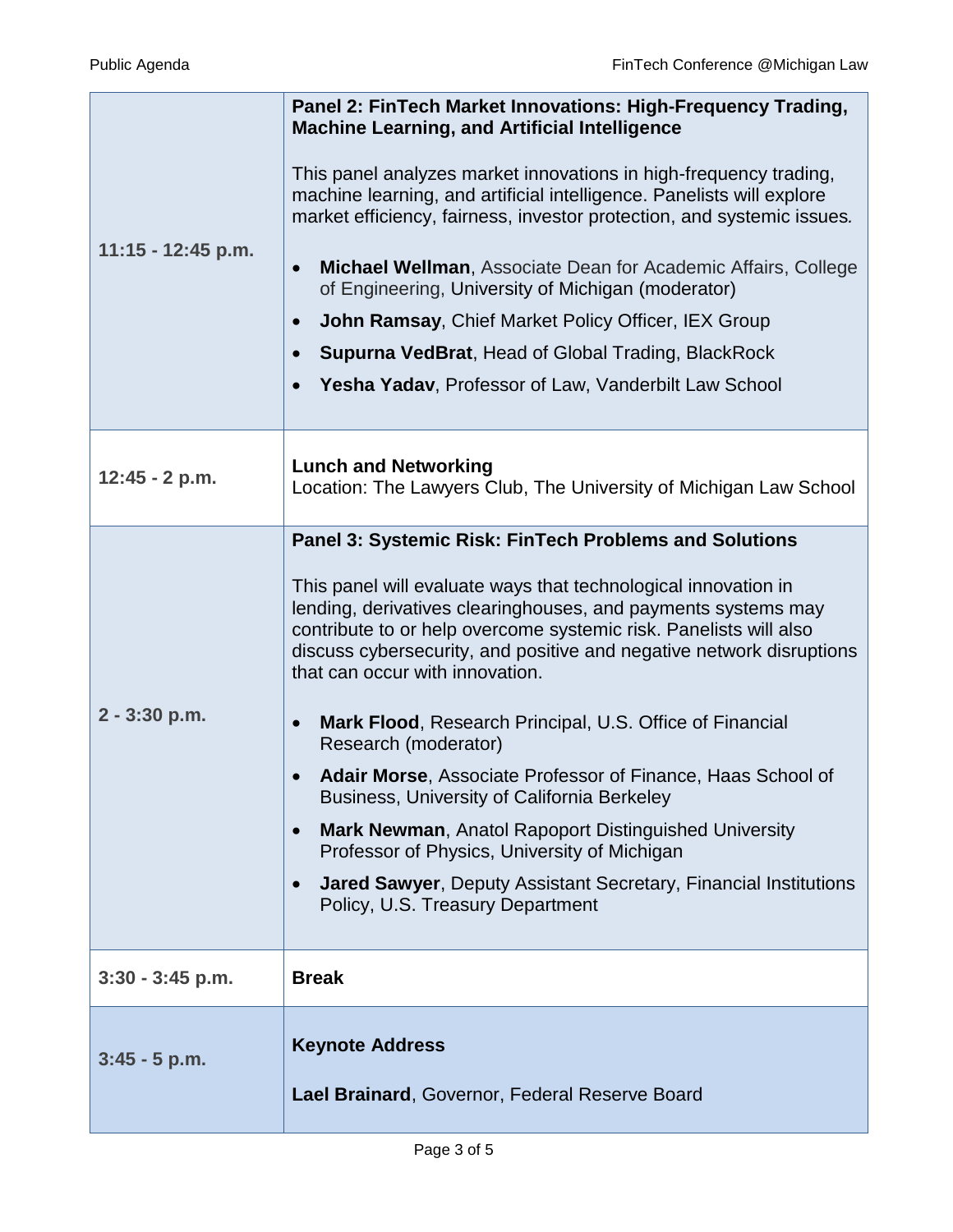| Friday, November 17, 2017 (Day 2 of Conference)<br>University of Michigan Law School, Hutchins Hall 100 (Honigman Auditorium)<br>625 S. State St., Ann Arbor, MI 48109 |                                                                                                                                                                                                                                                                                                                                                                                                                                                                                                                                                                                                                                                                                                                                                                                                                                                                                                                                                                                       |  |
|------------------------------------------------------------------------------------------------------------------------------------------------------------------------|---------------------------------------------------------------------------------------------------------------------------------------------------------------------------------------------------------------------------------------------------------------------------------------------------------------------------------------------------------------------------------------------------------------------------------------------------------------------------------------------------------------------------------------------------------------------------------------------------------------------------------------------------------------------------------------------------------------------------------------------------------------------------------------------------------------------------------------------------------------------------------------------------------------------------------------------------------------------------------------|--|
| $8:15 - 8:45$ a.m.                                                                                                                                                     | <b>Conference registration and continental breakfast</b>                                                                                                                                                                                                                                                                                                                                                                                                                                                                                                                                                                                                                                                                                                                                                                                                                                                                                                                              |  |
| $8:45 - 9$ a.m.                                                                                                                                                        | <b>Welcome and Reconvene</b><br><b>Martin A. Philbert</b><br>Provost and Executive Vice President for Academic Affairs,<br>Professor of Toxicology, University of Michigan                                                                                                                                                                                                                                                                                                                                                                                                                                                                                                                                                                                                                                                                                                                                                                                                            |  |
| $9 - 10:30$ a.m.                                                                                                                                                       | <b>Panel 4: FinTech and Financial Inclusion</b><br>This panel will discuss whether and how FinTech can contribute to<br>financial inclusion—expanding access to sustainable financial<br>products and services for low- and moderate-income households in<br>the United States and developing world. Panelists will explore a<br>range of issues, from digital IDs in India to cross-border remittances,<br>faster payments, online lending, consumer autonomy, and privacy.<br>Michael Barr, Joan and Sanford Weill Dean, Gerald R. Ford<br>$\bullet$<br>School of Public Policy, University of Michigan (moderator)<br><b>Pawan Bakhshi, India Country Lead, Financial Services for the</b><br>$\bullet$<br>Poor, Bill & Melinda Gates Foundation<br>Kay McGowan, Former Digital Finance Lead, USAID; Adjunct<br>Professor, Georgetown University<br>Joshua Sledge, Director, Center for Financial Services<br>Innovation<br>Luz Urrutia, Chief Executive Officer, Opportunity Fund |  |
| 10:30-10:45 a.m.                                                                                                                                                       | <b>Break</b>                                                                                                                                                                                                                                                                                                                                                                                                                                                                                                                                                                                                                                                                                                                                                                                                                                                                                                                                                                          |  |